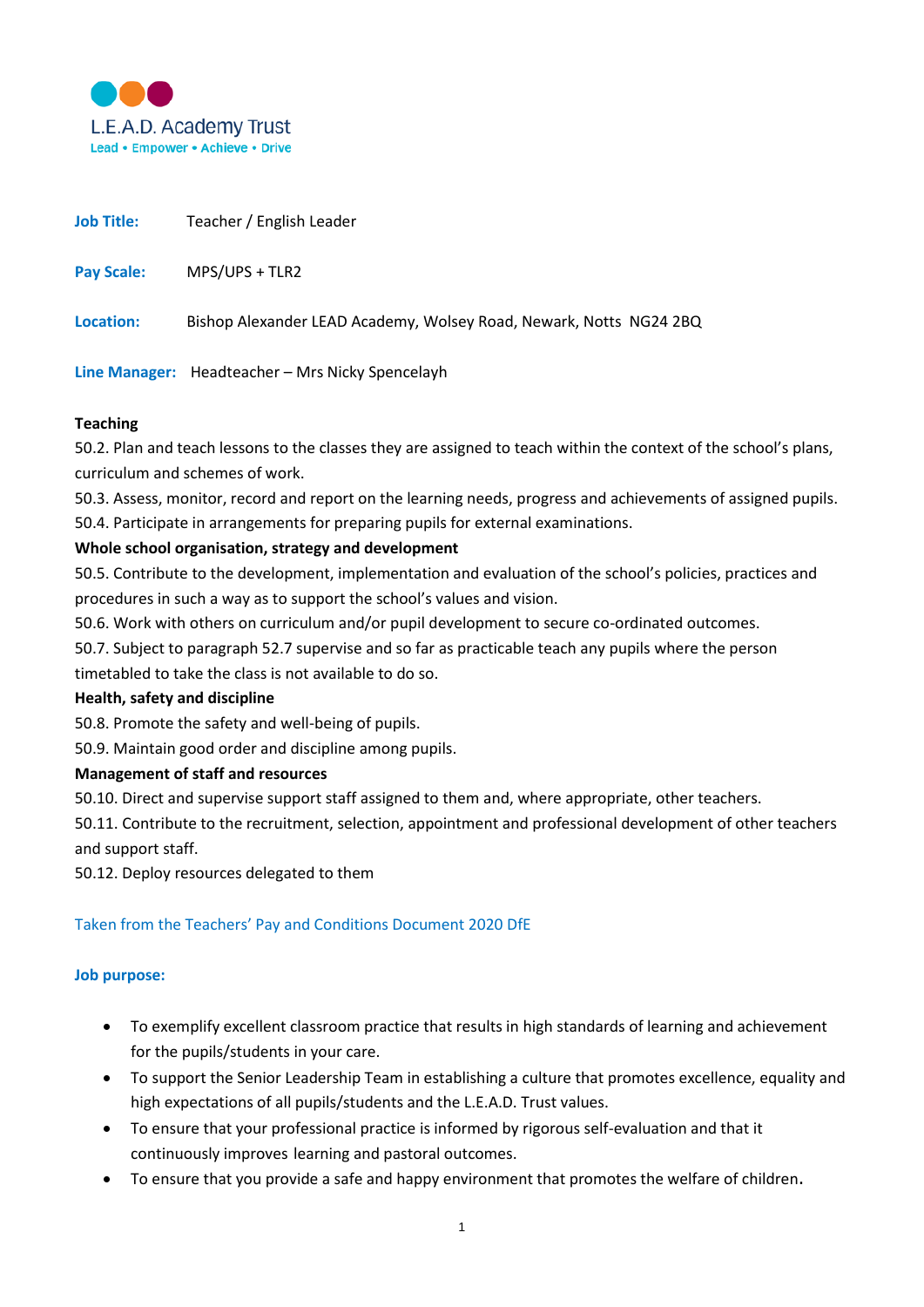• To ensure all safeguarding and child protection policies are adhered to fully and without reservation in line with statutory duties.

# **Duties and Responsibilities:**

## **Teaching and learning**

- Set high expectations for all pupils/students which inspire, motivate and challenge pupils/students.
- Establish a safe and stimulating environment for pupils/students, rooted in mutual respect.
- Set goals that stretch and challenge pupils/students of all backgrounds, abilities and dispositions.
- Demonstrate consistently the positive attitudes, values and behaviour which are expected of pupils/students.
- Promote excellent learning behaviours in the pupils/students so that they work hard in the academy and in completing tasks set for homework.

## **Promote good progress and outcomes**

- Be accountable for all pupils/students' attainment, progress and outcomes assigned to them.
- Be aware of pupils/students' capabilities and their prior knowledge, and plan teaching to build on these.
- Guide pupils/students to reflect on the progress they have made and their emerging needs.
- Demonstrate knowledge and understanding of how children learn and how this impacts on the organisation of the classroom and teaching.
- Encourage pupils to take a responsible and conscientious attitude to their own work and study.
- Encourage pupils/students to develop study skills in order to learn more effectively and with increasing independence.

## **Demonstrate good subject and curriculum knowledge**

- Have a secure knowledge of the relevant subjects and curriculum areas taught, foster and maintain pupils/students' interest in the subject, and address misunderstandings.
- Demonstrate a critical understanding of developments in the subjects and curriculum areas, and promote the value of scholarship.
- Demonstrate an understanding of and take responsibility for promoting high standards of literacy, articulacy and the correct use of standard English in all work produced.
- If teaching early reading, demonstrate a clear understanding of systematic synthetic phonics.
- If teaching early mathematics, demonstrate a clear understanding of appropriate teaching strategies.

## **Plan and teach well-structured lessons**

- Impart knowledge and develop understanding through effective use of lesson time.
- Promote a love of learning and children's intellectual curiosity.
- Set homework and plan other out-of-class activities to consolidate and extend the knowledge and understanding pupils have acquired.
- Reflect systematically on the effectiveness of lessons and approaches to teaching.
- Contribute to the design and provision of an engaging curriculum within the relevant subject area(s).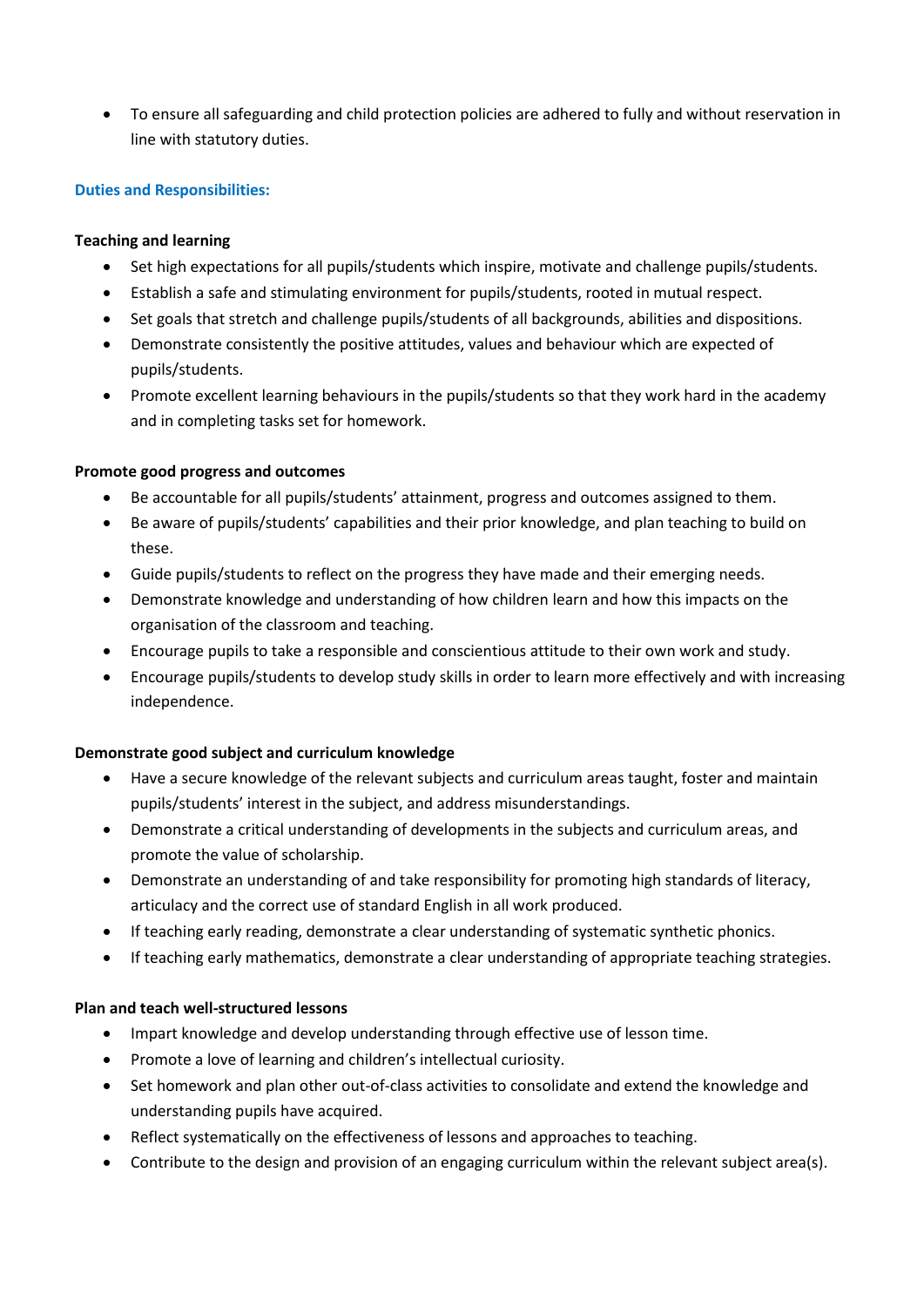# **Adapt teaching to respond to the strengths and needs of all pupils/students**

- Know when and how to differentiate appropriately.
- Understand how a range of factors can inhibit pupils/students' ability to learn, apply this understanding to overcome these restrictions to learning.
- Demonstrate an awareness of the physical, social and intellectual development of children, and know how to adapt teaching to support pupils/students' education at different stages.
- Have a clear understanding of the needs of all pupils/students, including those with special educational needs; those of high ability; those with English as an additional language; those with disabilities; and be able to use and evaluate distinctive teaching approaches to engage and support them.

## **Make accurate and productive use of assessment**

- Know and understand how to assess the relevant subject and curriculum areas, including statutory assessment requirements.
- Make use of formative and summative assessment to secure pupils/students' progress.
- Use relevant data to monitor progress, set targets, and plan subsequent lessons.
- Give pupils/students regular feedback, both orally and through accurate marking, and encourage pupils/students to respond to the feedback.

#### **Behaviour and safety and Personal Development**

- Manage behaviour effectively to ensure a purposeful, stimulating and safe learning environment.
- Have clear rules and routines for behaviour in classrooms, and take responsibility for promoting good and courteous behaviour both in classrooms and around the site, in accordance with the academy's behaviour policy.
- Have high expectations of behaviour, and establish a framework for discipline with a range of strategies, using praise, sanctions and rewards consistently and fairly.
- Manage classes effectively, using approaches which are appropriate to pupils/students' needs in order to involve and motivate them.
- Maintain good relationships with pupils/students, exercise appropriate authority, and act decisively when necessary.
- Carry out playground/bus and other duties as directed and within the remit of the current School teachers' pay and Conditions Document.
- Promote and safeguard the welfare of children and young people within the academy, raising any concerns by following the academy safeguarding policies and procedures.
- Promote British values, equalities and pupils'/students' spiritual, moral, social and cultural development.

## **Fulfil wider professional responsibilities**

- Make a positive contribution to the wider life and ethos of the academy.
- Develop effective and collaborative professional relationships with colleagues, drawing appropriately on advice and specialist support.
- Deploy support staff effectively.
- Ensure that parents/carers and pupils/students are well informed about the curriculum, attainment and progress and about the contribution they can make in supporting their child's learning and wellbeing.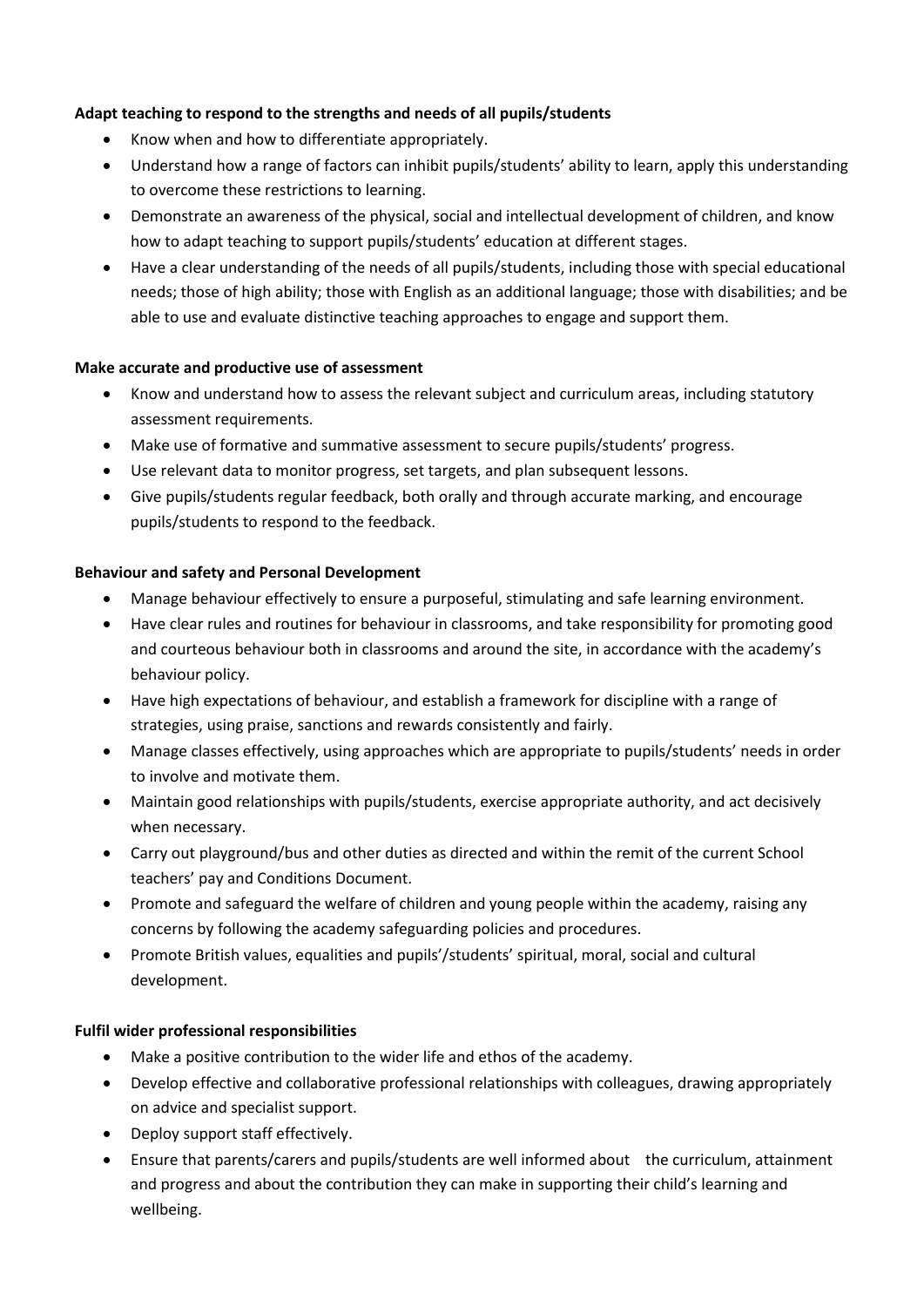- Provide the senior leadership team on request accurate, timely and coherent information about class, group or individual pupil/student progress and attainment in order to inform regular academy development planning.
- Carry out any such duties as may be reasonably required by the Headteacher.

# **Team working and collaboration**

- Participate in any relevant meetings/professional development opportunities which relate to the learners, curriculum or organisation of the academy including pastoral arrangements and assemblies.
- Work as a team member and identify opportunities for working with colleagues and sharing the development of effective practice with them.
- Contribute to the selection and professional development of other teachers and support staff including the induction and assessment of new teachers, teachers serving induction periods and where appropriate threshold assessments.
- Ensure that colleagues working with you are appropriately involved in supporting learning and understand the roles they are expected to fulfil.
- Take part as required in the review, development and management of the activities relating to the curriculum, organisation and pastoral functions of the academy.
- Cover for absent colleagues within the remit of the current School Teachers' Pay and Conditions document.

## **Administration**

- Register the attendance of and supervise learners, before, during or after sessions as appropriate.
- Participate in and carry out any administrative and organisational tasks within the remit of the current School Teachers' Pay and Conditions Document.

## **Professional development**

- Regularly review the effectiveness of your teaching and assessment procedures and its impact on pupils' progress, attainment and wellbeing, refining your approaches where necessary and responding to advice and feedback from colleagues.
- Be responsible for improving your teaching through participating fully in training and development opportunities identified by the school or as developed as an outcome of your performance management.

## **Resource Management:**

• Responsibility for the safe use and safe keeping of Academy and Trust resources in line with the requirements of the role.

## **Influencing and Managing Relationships:**

- Required to have positive working relationships with The Headteacher and Senior Leadership Team within the Academy and all other Trust schools as required.
- Positive working relationships with teaching and support staff, parents and other third party organisations as required.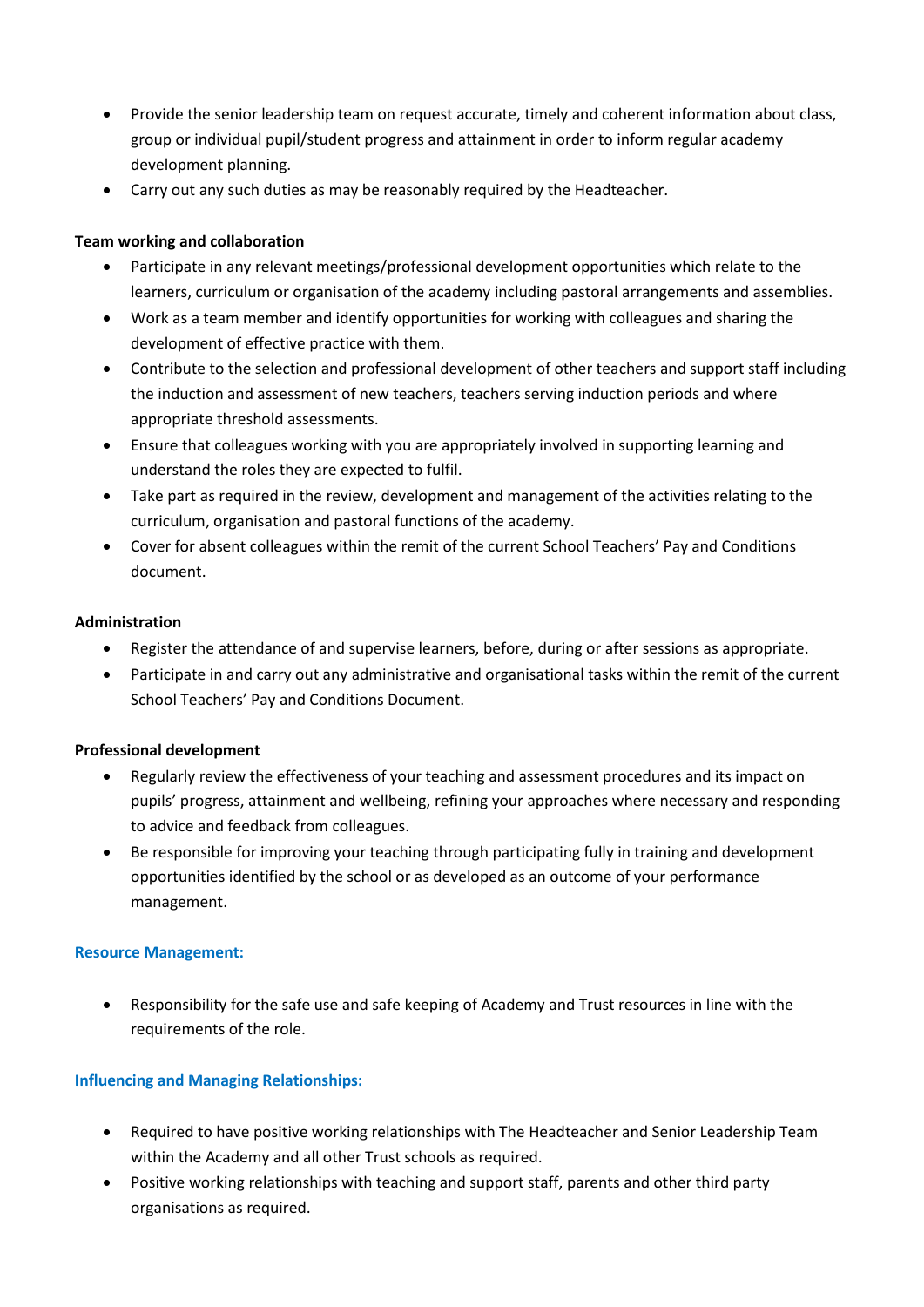# **Other Academy Specific Responsibilities**

- To lead the continued development of English across the school in order to raise attainment.
- To be responsible for the leadership of the identified phase which includes responsibility for quality of teaching.
- To undertake the role of Designated Safeguarding Lead.
- To contribute to the whole school development process as part of the Senior Leadership Team.

As job descriptions cannot be exhaustive, the post-holder may be required to undertake other duties which are broadly in line with above key responsibilities.

The Trust is committed to safeguarding and promoting the welfare of children and young people and expects all staff and volunteers to share this commitment and individually take responsibility for doing so.

This job description is current at the date shown, but in consultation with you may be changed to reflect or anticipate changes in the job, commensurate with the grade and job title. This includes changes to National Teacher Standards and requirements of the professional role.

At L.E.A.D we have a strong vision and four core principles, to lead, empower, achieve and drive, which you will be expected to demonstrate in your working practices.

## **Teacher Person Specification**

This job description lists the competencies expected of an experienced/fully trained post-holder. The two right hand columns provide guidance for the appointment of new staff. ( $E = E$ ssential criteria,  $D + D$ esirable criteria)

|                           |                                                                                                                               | E | D |
|---------------------------|-------------------------------------------------------------------------------------------------------------------------------|---|---|
| <b>Qualifications and</b> |                                                                                                                               |   |   |
| <b>Attainments</b>        | Qualified teacher with QTS or recognised equivalent                                                                           | E |   |
|                           | Teaching experience within the age range and/or subjects                                                                      | E |   |
|                           | applying for (ECT status may also be relevant)                                                                                |   |   |
|                           | <b>NPQSL</b>                                                                                                                  |   |   |
|                           | Other CPD relevant to English                                                                                                 | E |   |
| <b>Skills and</b>         |                                                                                                                               |   |   |
| knowledge                 | Ability to create a stimulating and safe learning environment.                                                                | E |   |
|                           | Ability to establish and maintain a purposeful working<br>atmosphere                                                          | E |   |
|                           | Ability to plans, prepare and deliver the curriculum as relevant<br>$\bullet$<br>to the age and ability group/subjects taught | E |   |
|                           | Ability to assesses and record the progress of pupils learning<br>$\bullet$<br>to inform next steps and monitor progress      | E |   |
|                           | Ability to demonstrate a commitment to equal opportunities<br>$\bullet$                                                       | E |   |
|                           | and uses a variety of strategies and practices to promote                                                                     |   |   |
|                           | inclusion in the classroom                                                                                                    |   |   |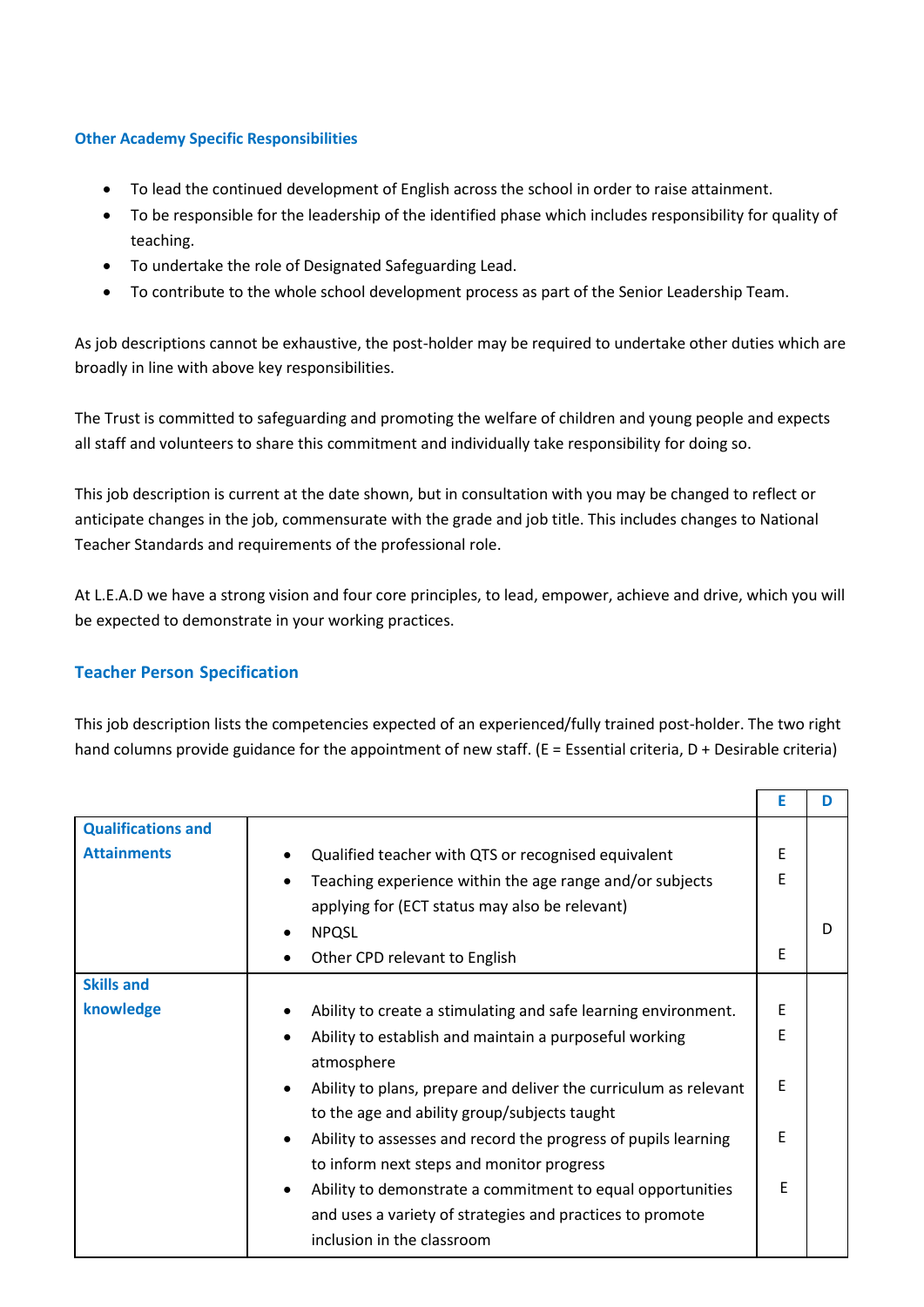|                            | Ability to teach using a wide variety of strategies to maximise<br>$\bullet$<br>achievement for all children including those with special<br>educational needs and high achievers and to meet differing<br>learning styles<br>Ability to deploy a wide range of effective behaviour<br>management strategies<br>Ability to demonstrate current knowledge and understanding<br>of national and local education issues<br>Ability to contributes to a culture of collaborative working to<br>develop professional practice<br>A working knowledge of how English skills including reading<br>are developed from F1-Y6 | Е<br>E<br>Ε<br>E | D |
|----------------------------|---------------------------------------------------------------------------------------------------------------------------------------------------------------------------------------------------------------------------------------------------------------------------------------------------------------------------------------------------------------------------------------------------------------------------------------------------------------------------------------------------------------------------------------------------------------------------------------------------------------------|------------------|---|
|                            |                                                                                                                                                                                                                                                                                                                                                                                                                                                                                                                                                                                                                     |                  |   |
| <b>Experience</b>          | Demonstrable understanding of:                                                                                                                                                                                                                                                                                                                                                                                                                                                                                                                                                                                      |                  |   |
|                            | The developmental, emotional, social and educational issues<br>of children and young people                                                                                                                                                                                                                                                                                                                                                                                                                                                                                                                         | E                |   |
|                            | Awareness of the range of needs of children within the<br>classroom                                                                                                                                                                                                                                                                                                                                                                                                                                                                                                                                                 | E                |   |
|                            | Keeping children safe                                                                                                                                                                                                                                                                                                                                                                                                                                                                                                                                                                                               | E                |   |
|                            | Proven experience:                                                                                                                                                                                                                                                                                                                                                                                                                                                                                                                                                                                                  |                  |   |
|                            | Experience within teaching environment at relevant age level                                                                                                                                                                                                                                                                                                                                                                                                                                                                                                                                                        | Ε                |   |
|                            | Recent experience in work with children and families                                                                                                                                                                                                                                                                                                                                                                                                                                                                                                                                                                | Е                |   |
|                            | <b>Experience of leading English</b>                                                                                                                                                                                                                                                                                                                                                                                                                                                                                                                                                                                |                  | D |
|                            | Experience of leading a subject                                                                                                                                                                                                                                                                                                                                                                                                                                                                                                                                                                                     | E                |   |
| <b>Personal Attributes</b> |                                                                                                                                                                                                                                                                                                                                                                                                                                                                                                                                                                                                                     |                  |   |
|                            | Approachability, enthusiasm and creativity                                                                                                                                                                                                                                                                                                                                                                                                                                                                                                                                                                          | E<br>Е           |   |
|                            | Honesty and Integrity<br>Discretion                                                                                                                                                                                                                                                                                                                                                                                                                                                                                                                                                                                 | E                |   |
|                            | Patience, tolerance and sensitivity                                                                                                                                                                                                                                                                                                                                                                                                                                                                                                                                                                                 | Ε                |   |
|                            | Flexibility                                                                                                                                                                                                                                                                                                                                                                                                                                                                                                                                                                                                         | E                |   |
|                            | Resilience                                                                                                                                                                                                                                                                                                                                                                                                                                                                                                                                                                                                          | E                |   |
|                            | Organisational skills                                                                                                                                                                                                                                                                                                                                                                                                                                                                                                                                                                                               | Е                |   |
|                            | Commitment to make a difference                                                                                                                                                                                                                                                                                                                                                                                                                                                                                                                                                                                     | Е<br>E           |   |
|                            | Demonstrable commitment to personal CPD                                                                                                                                                                                                                                                                                                                                                                                                                                                                                                                                                                             |                  |   |